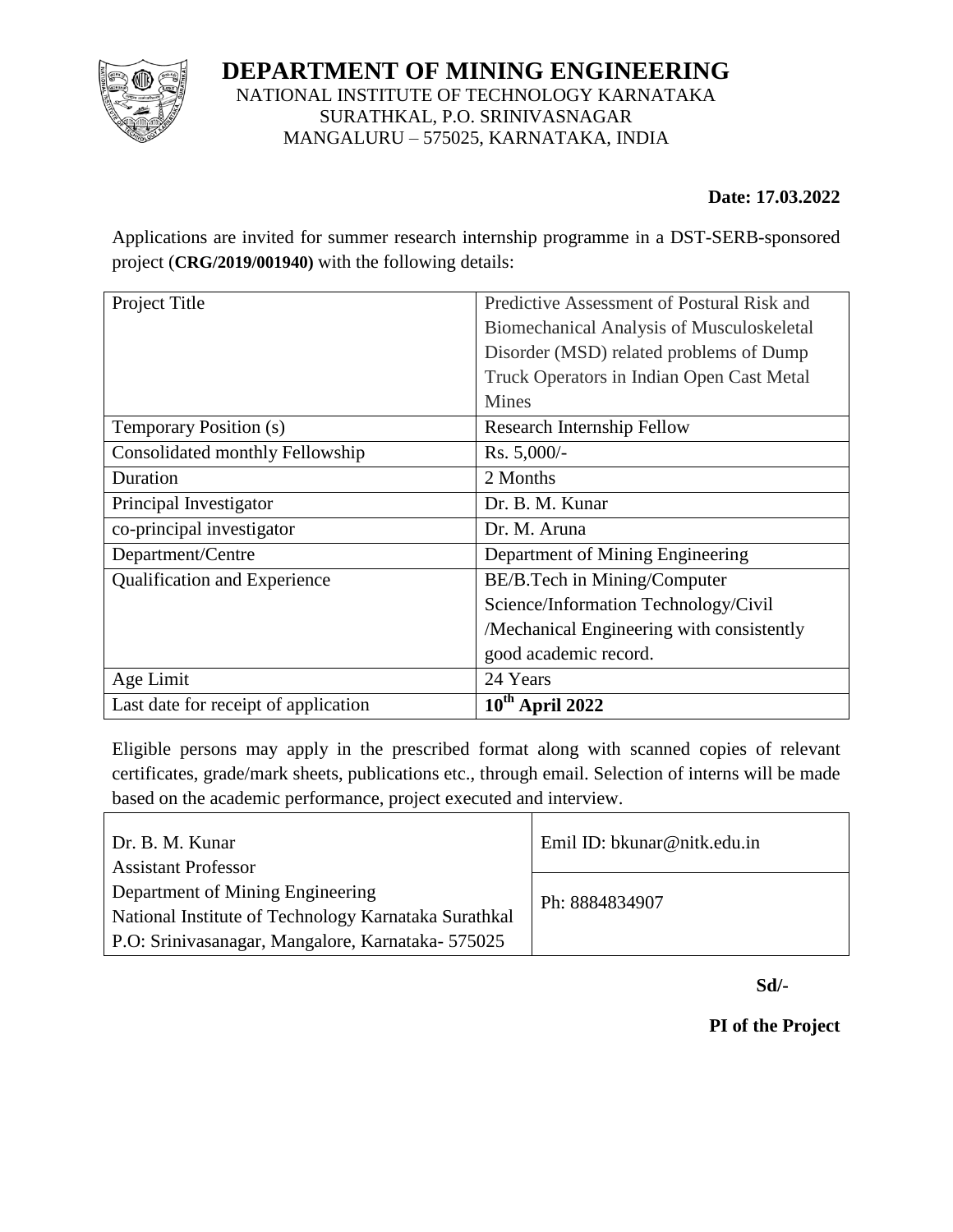## **DEPARTMENT OF MINING ENGINEERING**

## NATIONAL INSTITUTE OF TECHNOLOGY KARNATAKA SURATHKAL, P.O. SRINIVASNAGAR MANGALURU – 575025, KARNATAKA, INDIA **APPLICATION FOR THE POST OF RESEARCH INTERNSHIP FELLOW**

| Name:                                 |                                   |                      |                             |                       |                                  |
|---------------------------------------|-----------------------------------|----------------------|-----------------------------|-----------------------|----------------------------------|
| <b>Father's Name:</b>                 |                                   |                      |                             |                       | Paste your                       |
| Date of Birth:                        |                                   |                      |                             |                       | recent                           |
| Gender:                               |                                   |                      |                             |                       | passport size                    |
| General/OBC/SC/ST                     |                                   |                      |                             |                       | photo                            |
|                                       | <b>Address for communication:</b> |                      |                             |                       |                                  |
| <b>Mobile No:</b><br><b>Email ID:</b> |                                   |                      |                             |                       |                                  |
| <b>Class</b>                          | Subject/<br><b>Stream</b>         | Board/<br>University | Name of<br><b>Institute</b> | Marks/<br><b>CGPA</b> | <b>Year of</b><br><b>Passing</b> |
| $\mathbf{X}$                          |                                   |                      |                             |                       |                                  |
| XII                                   |                                   |                      |                             |                       |                                  |
| <b>B.E/B.Tech</b>                     |                                   |                      |                             |                       |                                  |
|                                       |                                   |                      |                             |                       |                                  |

**Declaration:** All the above information provided by me is true to the best of my knowledge and I understand that, if found incorrect, I may be disallowed to appear in the interview/test.

**Date:**

**Place:** Signature of the Candidate